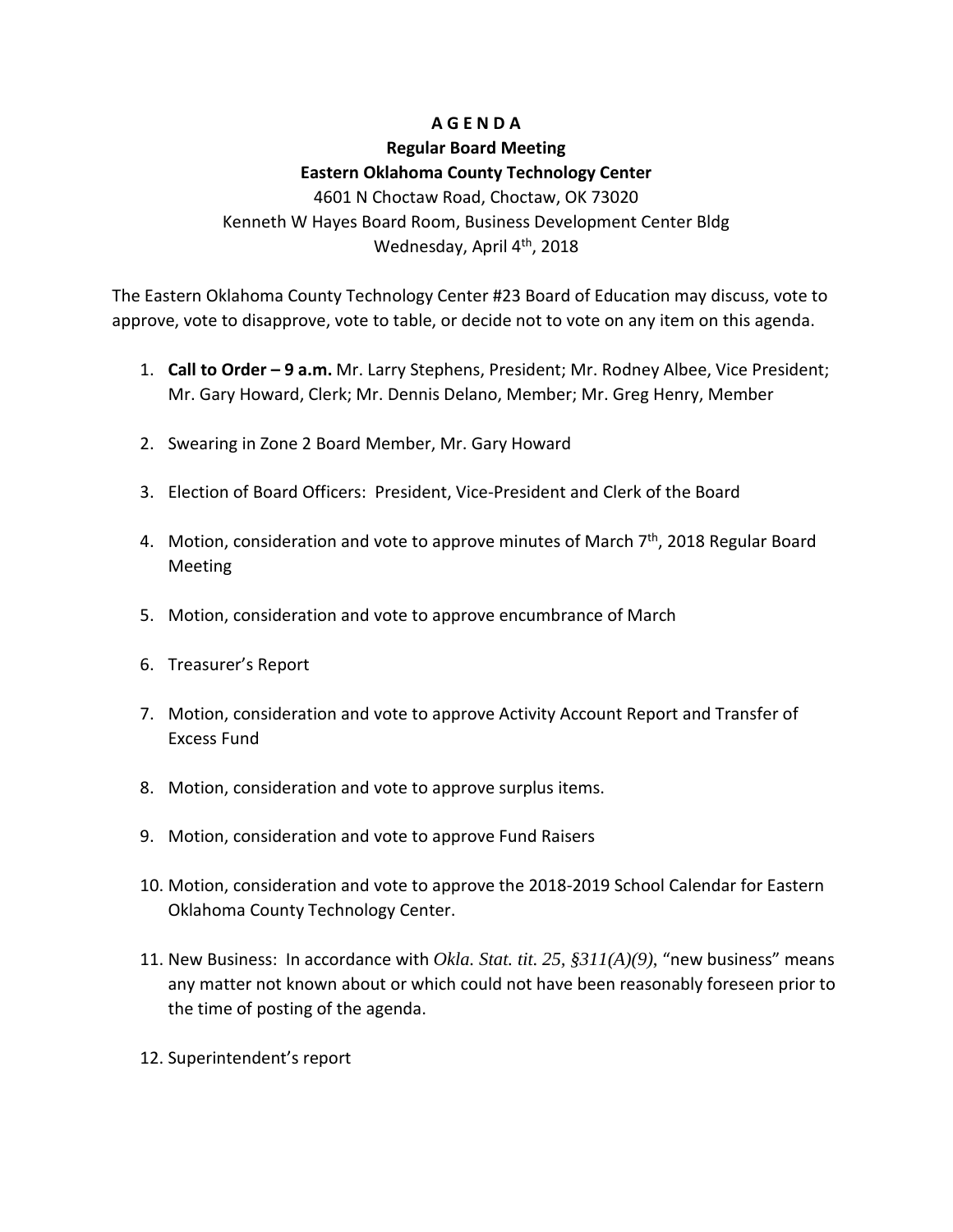Proposed Executive Session for the purpose of discussing the following so the board can return to open session and take action pursuant to Executive Session Authority: *Okla. Stat. tit. 25, §307(B)(1),(3) and (7).* The following items are proposed for discussion during the Executive Session:

- a. New Employment as listed on Personnel Report
- b. Re-Employment of Certified Personnel as listed on Personnel Report for school year 2018-2019
- 13. Motion and vote to convene in Executive Session
- 14. Motion and vote to return to Open Session
- 15. Board President's Statement of Executive Session Minutes
- 16. Motion, consideration and vote to approve, disapprove or table the following:
	- a. New Employments as listed on Personnel Report
	- b. Re-Employment of Certified Personnel as listed on Personnel Report for school year 2018-2019
- 17. Board Comments
- 18. Motion and vote for approval to Adjourn
- Agenda Posted: Monday, April 2<sup>nd</sup>, 2018 by 4 o'clock p.m. Front door of Business Development Center building

Posted by:

Minutes Clerk

The next Regular meeting of the Board is:

Wednesday, May 9<sup>th</sup>, 2018 9:00 a.m. Kenneth W Hayes Board Room